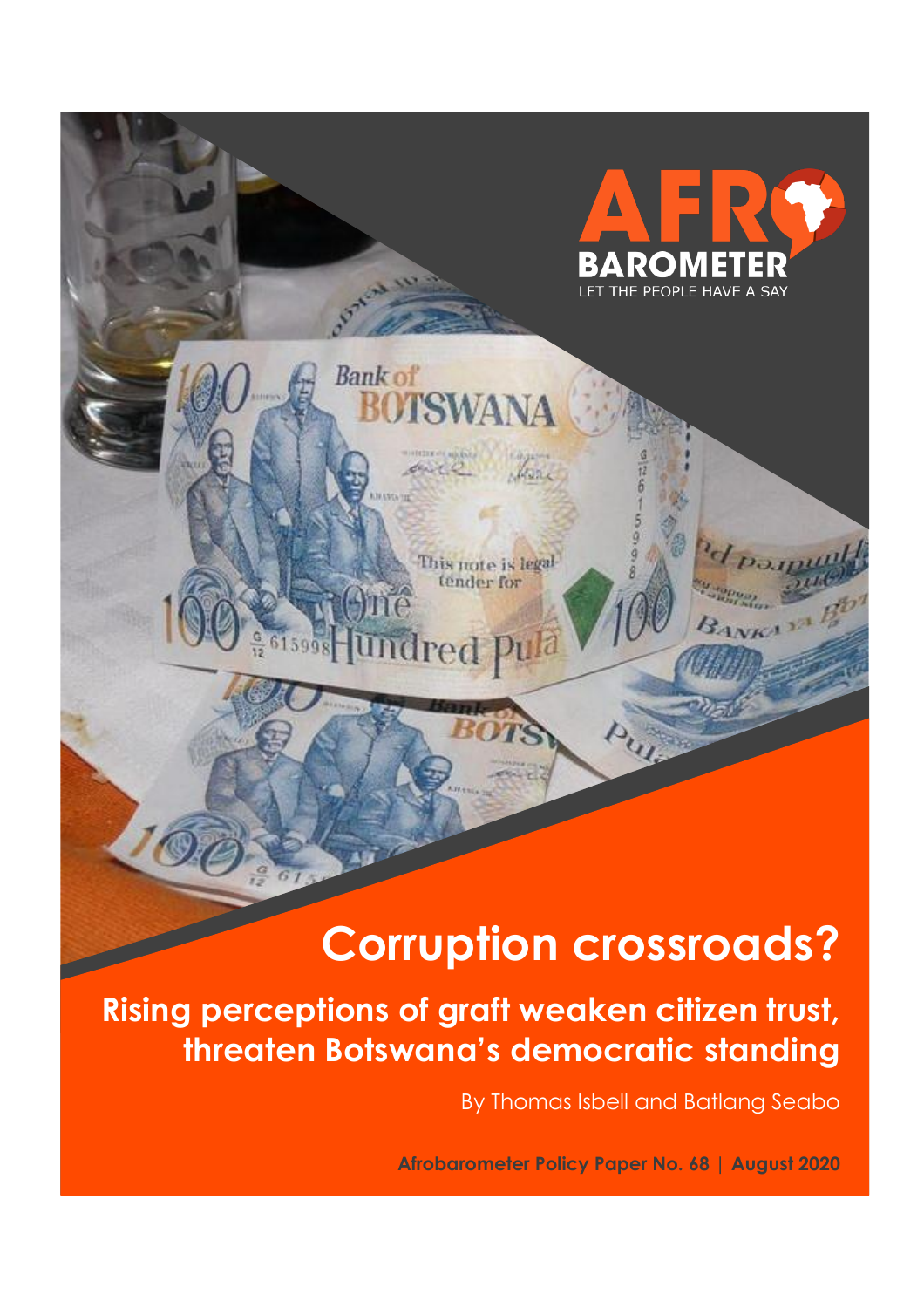## **Introduction**

Corruption is widely considered one of the greatest impediments to sustainable development in African countries (United Nations Economic Commission for Africa, 2016; Bratton & Gyimah-Boadi, 2016). Corruption hinders macro-economic growth by weakening governance structures and diluting the positive effects of investments. At the micro level, corruption can trap the poorest, who are least likely to have alternatives to state provision of services, in a downward spiral (Peiffer & Rose, 2014).

Botswana has long been considered one of Africa's least corrupt countries and top performers in democratic practice and good governance. But while Transparency International's (2019) Corruption Perceptions Index continues to rank Botswana as best on the continent, other observers have questioned this reputation (Mogalakwe & Nyamnjoh, 2017; Good, 2017). Allegations have focused on, among other things, high-level corruption in military procurement contracts under former President Ian Khama, close ties between members of the ruling party and the agricultural sector, and charges that well-connected suspects are often cleared by the courts (Motlogelwa & Civillini, 2016; Konopo, 2017; Good, 2017; Norad, 2011; Sebudubudu 2014; Gasennelwe, 2018).

Recent corruption scandals have reached the highest levels of government, including the alleged looting of the National Petroleum Fund (Kgalemang, 2019; Motshegwa, Mutonono, & Mikazhu, 2019), and are still before courts of law (Shuma, 2020).

In this paper we use Afrobarometer survey data to explore citizens' perceptions of corruption in Botswana. We find that far more people see corruption increasing than decreasing and that perceptions of corruption in the Presidency and Parliament have risen sharply over the past decade. Fewer Batswana approve of how the government is handling the anticorruption fight, and while many believe ordinary people can help fight corruption, a majority say that people risk retaliation if they report corruption to the authorities.

A correlation analysis suggests that perceptions of corruption, especially in the Presidency, are strongly associated with less popular trust in public institutions and less satisfaction with democracy.

#### **Afrobarometer survey**

Afrobarometer is a pan-African, nonpartisan survey research network that provides reliable data on Africans' experiences and evaluations of quality of life, governance, and democracy. Seven rounds of surveys were completed in up to 38 countries between 1999 and 2018. Round 8 surveys are planned in at least 35 countries in 2019/2021. Afrobarometer conducts face-to-face interviews in the language of the respondent's choice.

The Afrobarometer National Partner in Botswana, Star Awards Ltd., interviewed a nationally representative, random, stratified probability sample of 1,200 adult Batswana in July-August 2019. A sample of this size yields country-level results with a margin of error of +/-3 percentage points at a 95% confidence level. Previous surveys were conducted in Botswana in 1999, 2003, 2005, 2008, 2012, 2014, and 2017.

#### **Key findings**

- Half (50%) of Batswana say the overall level of corruption in the country increased during the previous year, while only 21% say it decreased.
- Among key state institutions, elected government leaders are most widely seen as corrupt. The proportion of citizens who say "most" or "all" officials in the Presidency are corrupt quadrupled over the past decade, from 9% in 2008 to 35% in 2019.
- While a majority (56%) of Batswana say the government is performing "fairly well" or "very well" in fighting corruption, this reflects a significant decline in positive assessments over the past decade (from 69% in 2008).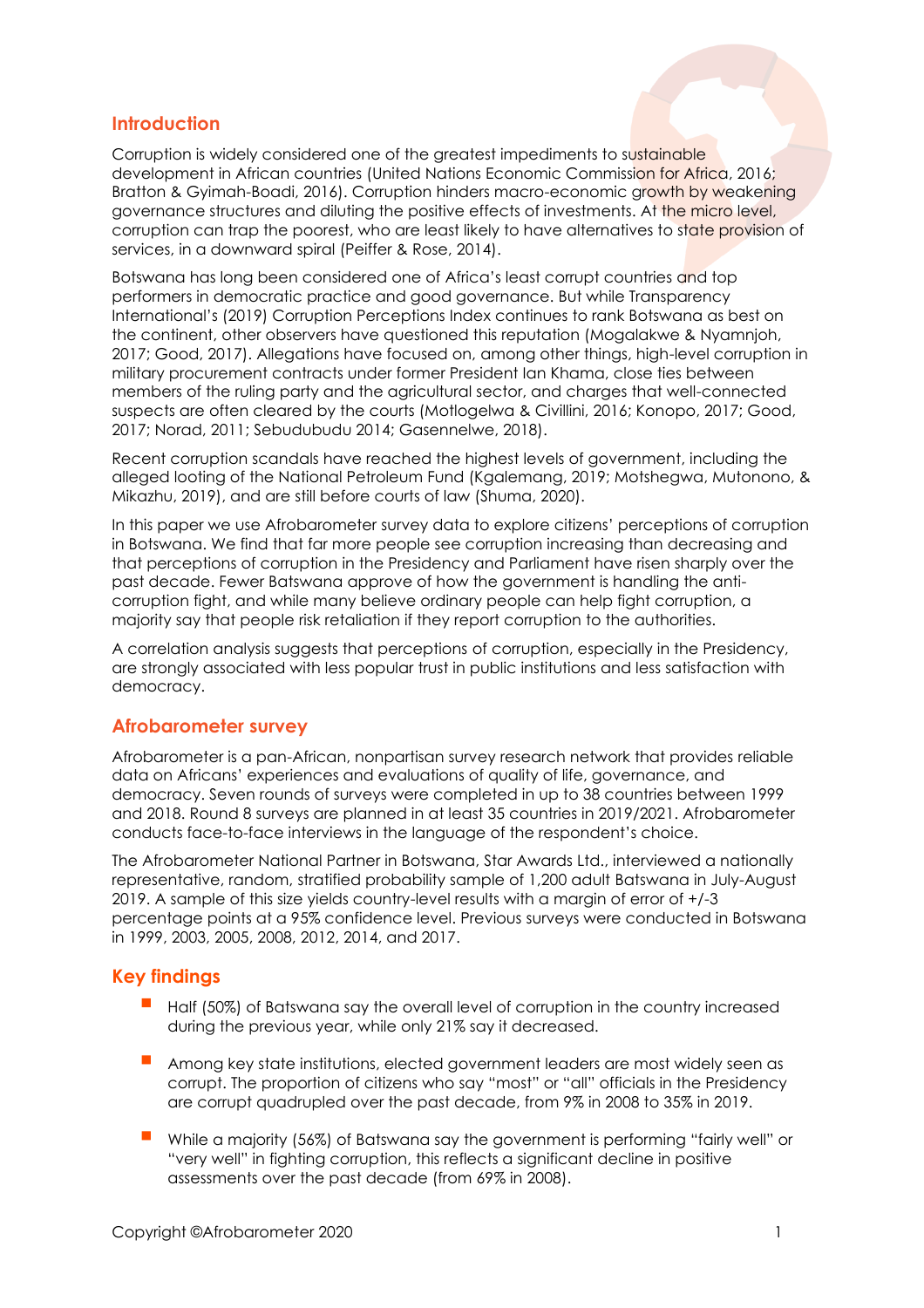- Seven out of 10 Batswana (70%) say people risk retaliation if they report corruption to the authorities.
- Despite widespread media coverage, only about one-third of Batswana (35%) say they have heard of the National Petroleum Fund embezzlement scandal. Among those who were aware of the allegations, more than eight out of 10 (82%) say they are "very concerned" about the misappropriation of funds.
- However, many believe that those who are accused in the NPF scandal will not be taken to court or, if convicted, sent to prison. Respondents who see judicial corruption and official impunity as widespread are less likely to express confidence that prosecution and punishment are likely.
- Regression analyses show that perceptions of corruption in the Presidency and of increasing levels of overall corruption are significantly associated with less popular trust in government institutions and less perceived supply of democracy. We find no linkage between perceptions of corruption and how much Batswana want democracy.

## **Perceived levels of corruption**

Half (50%) of Batswana say corruption increased "somewhat" or "a lot" over the previous year, while only two out of 10 (21%) believe that it decreased and about the same proportion (19%) say it remained unchanged (Figure 1). These assessments have been fairly stable over the past five years and are close to the continental average in Afrobarometer surveys (across 34 countries surveyed in 2016/2018, 52% said corruption had increased).



**Figure 1: Change in overall level of corruption** | Botswana | 2015-2019

*Respondents were asked: In your opinion, over the past year, has the level of corruption in this country increased, decreased, or stayed the same?*

Perceptions that corruption levels increased are similar across most key socio-demographic groups (Figure 2). But respondents with post-secondary education (59%) and those with high lived poverty<sup>1</sup> (59%) are more likely to report increasing levels of corruption than their lesseducated and better-off counterparts.

<sup>&</sup>lt;sup>1</sup> Afrobarometer's Lived Poverty Index (LPI) measures levels of material deprivation by asking how often respondents or their families went without basic necessities (enough food and water, medical care, enough cooking fuel, and a cash income) during the preceding year. For more on lived poverty, see Mattes (2020).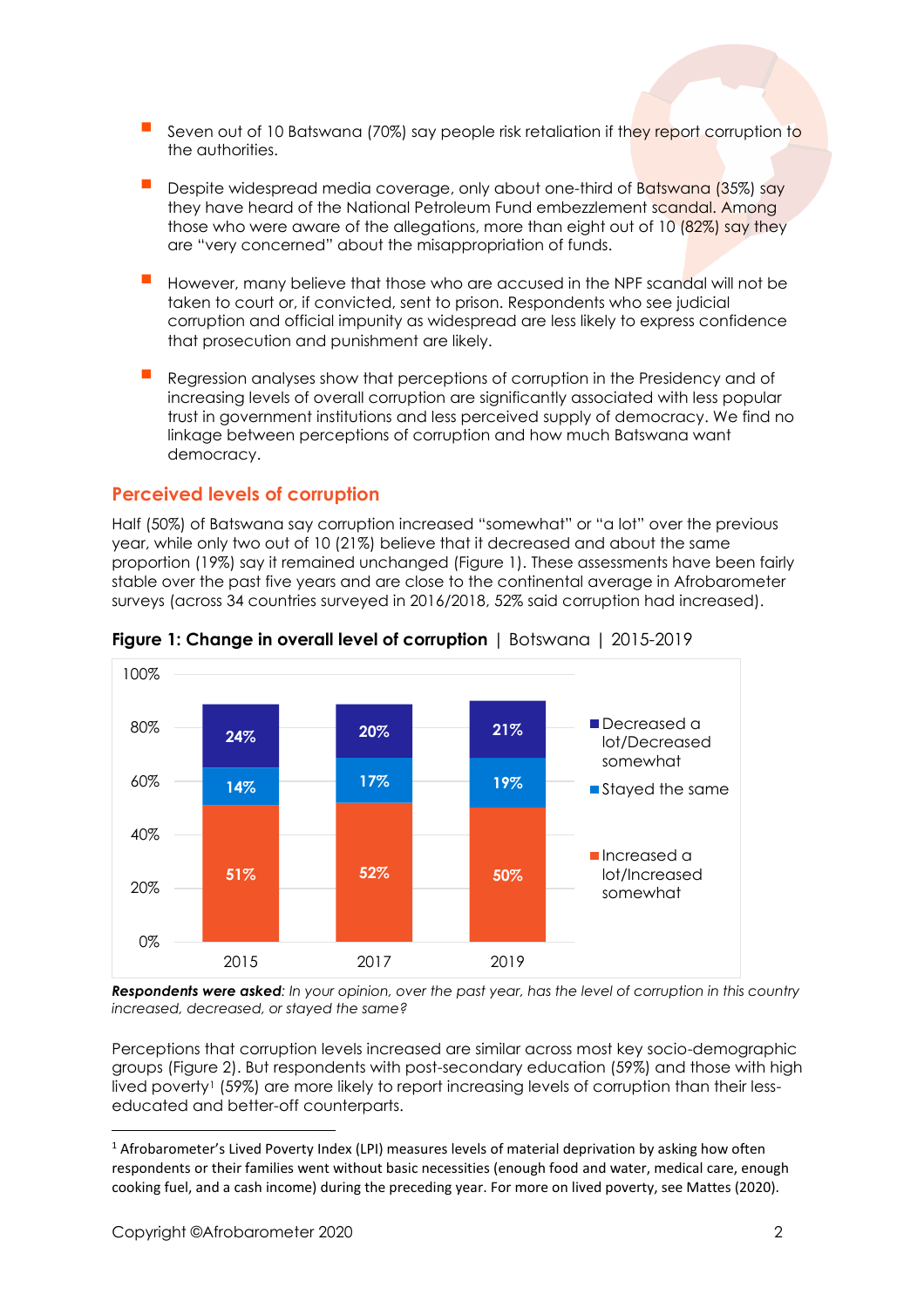Among key elected and non-elected officials, the Presidency, Parliament, and civil servants are most widely seen as corrupt (Figure 3). About one-third of respondents say that "most" or "all" officials in the Presidency (34%), members of Parliament (32%), and civil servants (32%) are corrupt, followed closely by the police (30%).

Fewer citizens see widespread corruption among traditional leaders (12% "most" or "all"), judges and magistrates (16%), tax officials (18%), and religious leaders (19%).

**Figure 2: Increased level of corruption** | by socio-demographic group | Botswana | 2019



*Respondents were asked: In your opinion, over the past year, has the level of corruption in this country increased, decreased, or stayed the same? (% who say "increased somewhat" or "increased a lot")*

**Figure 3: Perceived corruption among officials** | Botswana | 2019



*Respondents were asked: How many of the following people do you think are involved in corruption, or haven't you heard enough about them to say?*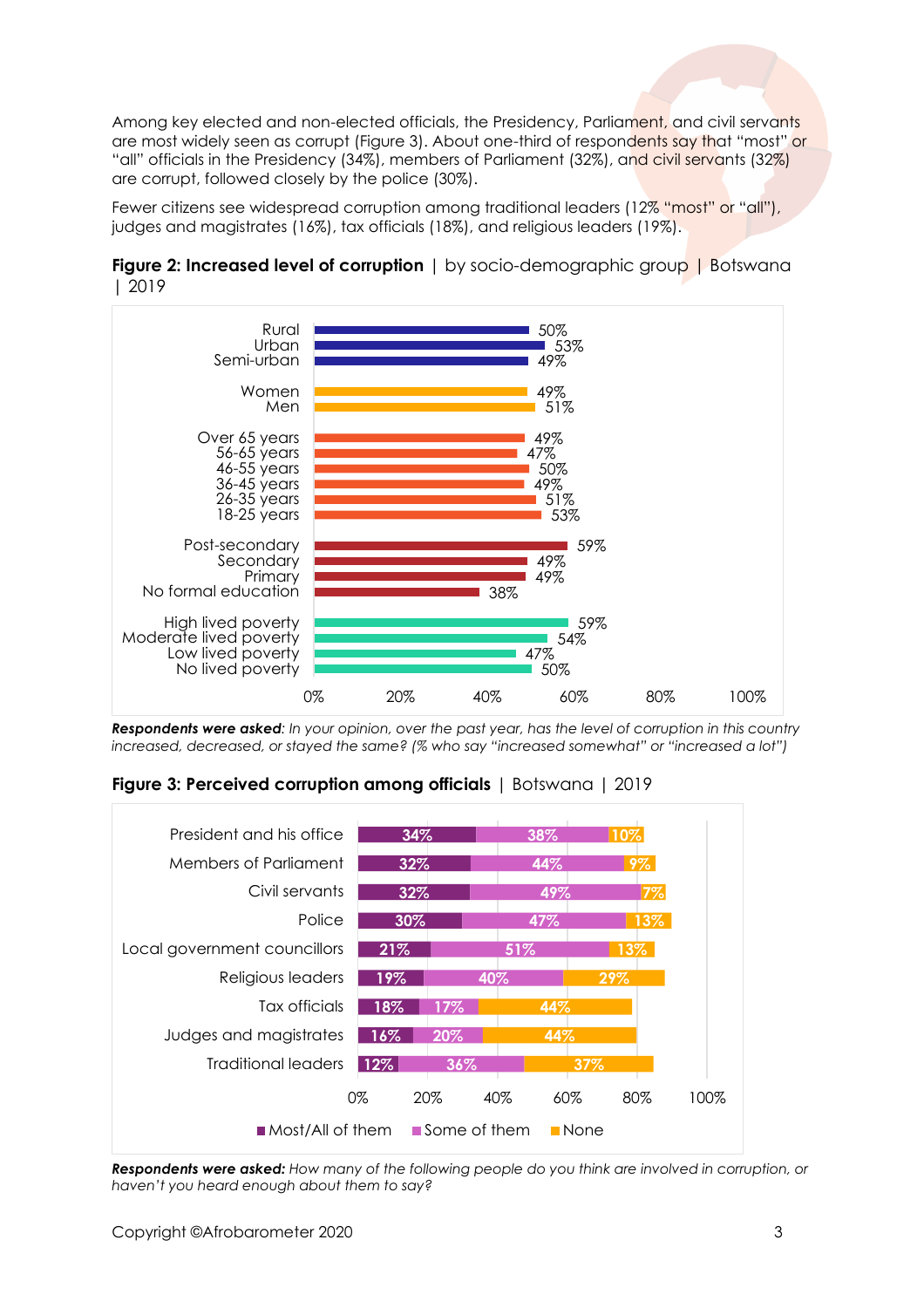Generally, there is an increasing trend, over the past decade, in the view that most/all officials in the presidential office, Parliament, and local councils are involved in corruption. Between 2008 and 2019, this view increased by 26 percentage points for the Presidency, 17 points for MPs, and 7 points for local councillors (despite a 6-point drop between 2017 and 2019) (Figure 4).

In contrast, perceptions of corruption among religious and traditional leaders have remained fairly stable in recent years (Figure 5).





*Respondents were asked: How many of the following people do you think are involved in corruption, or haven't you heard enough about them to say? (% who say "most" or "all" of them are corrupt)*





*Respondents were asked: How many of the following people do you think are involved in corruption, or haven't you heard enough about them to say? (% who say "most" or "all" of them are corrupt)*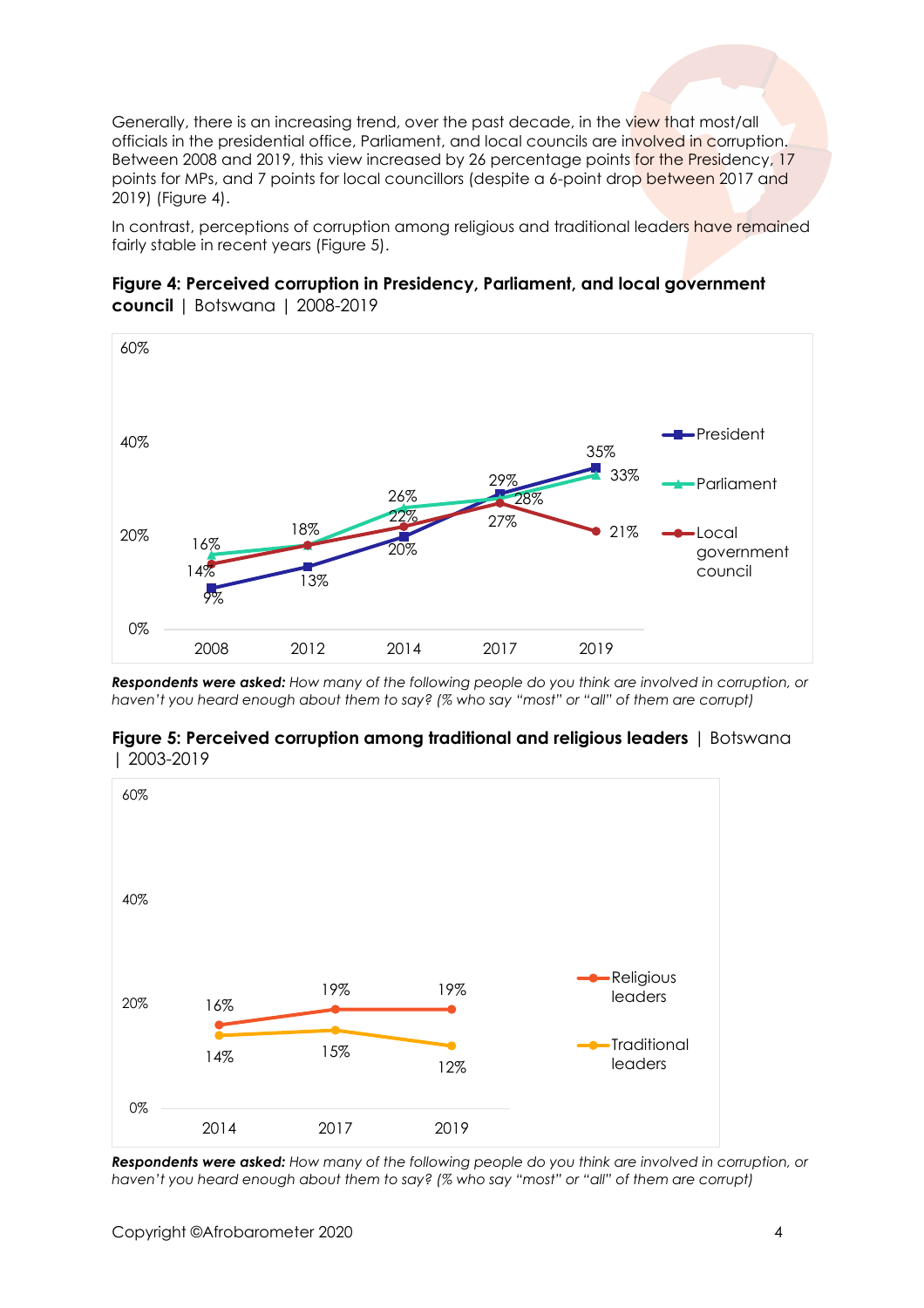Widespread corruption is about twice as commonly perceived among the police as among judges and magistrates (30% vs. 16%), but over time these perceptions follow similar patterns – climbing steadily from 2008 until 2017 before declining in the latest survey (Figure 6).

**Figure 6: Perceived corruption among police and judges/magistrates | Botswana** | 2003-2019



*Respondents were asked: How many of the following people do you think are involved in corruption, or haven't you heard enough about them to say? (% who say "most" or "all" of them are corrupt)*

## **Combating corruption**

Despite perceptions of increasing corruption, a majority (56%) of Batswana say the government is performing "fairly well" or "very well" in fighting corruption. But this reflects a significant decline in positive assessments over the past decade (from 69% in 2008) (Figure 7).

Still, the Botswana government's marks on fighting corruption are better than those in most countries across the continent. In the most recent complete round of Afrobarometer surveys (in 34 countries in 2016/2018), on average just 36% of respondents described their government's performance as "fairly" or "very" good (Figure 8). Several other Southern African governments received below-average ratings, including Madagascar (10% approval), Malawi (19%), Zimbabwe (22%), Zambia (24%), and South African (25%).



**Figure 7: Government performance in fighting corruption** | Botswana | 2003-2019

*Respondents were asked: How well or badly would you say the current government is handling the following matters, or haven't you heard enough to say: Fighting corruption in government?*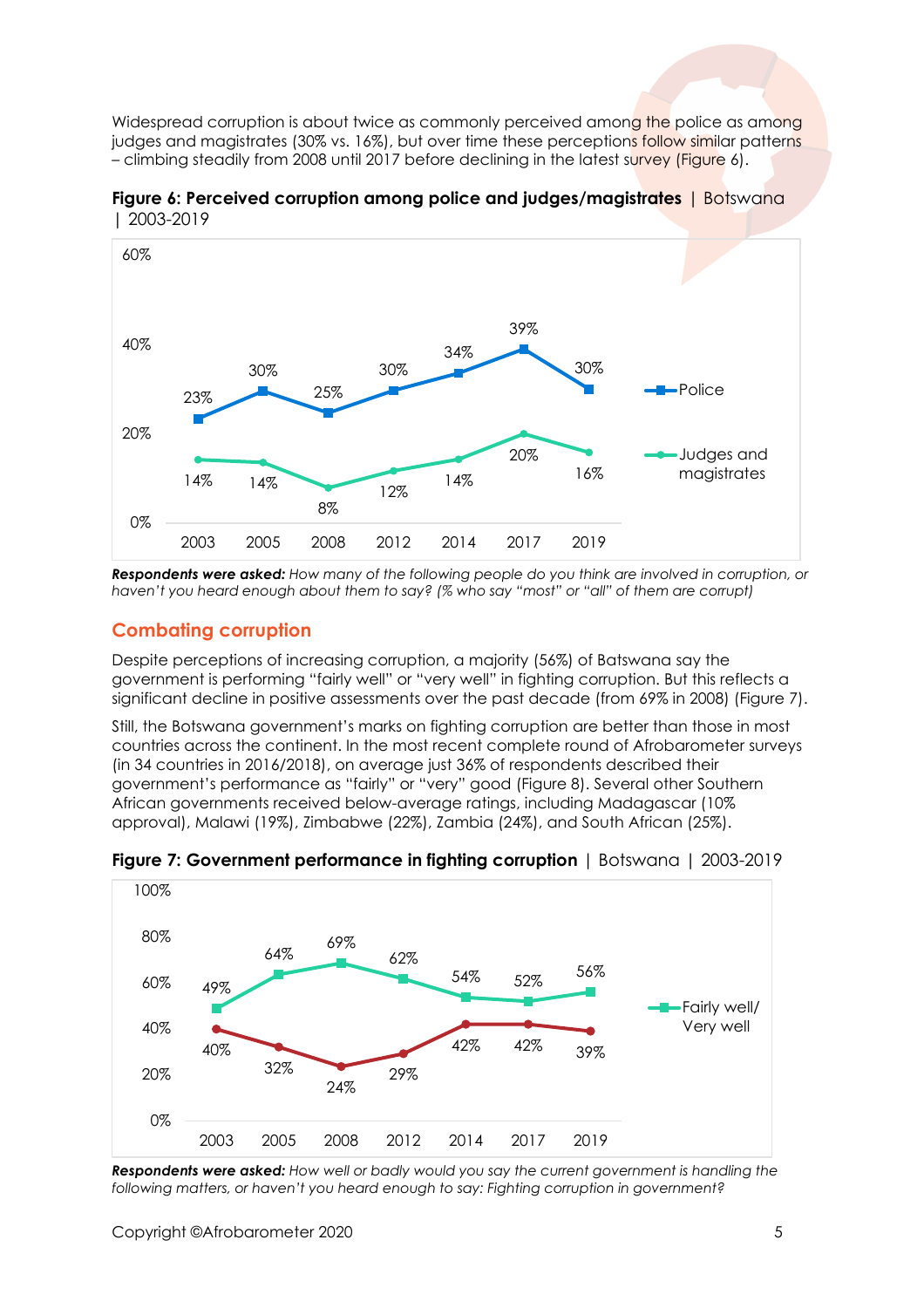

## **Figure 8: Government performing well in fighting corruption** | by country

| 34 countries | 2016/2018

*Respondents were asked: How well or badly would you say the current government is handling the*  following matters, or haven't you heard enough to say: Fighting corruption in government? (% who say *"fairly well" or "very well")*

Urban residents (49%) are less likely than rural residents (63%) to approve of the government's anti-corruption efforts, as are respondents with post-secondary education (47%) compared to their less educated counterparts (55%-61%) (Figure 9). However, better-off citizens (56%- 60%) are more approving than poorer respondents (51%-53%).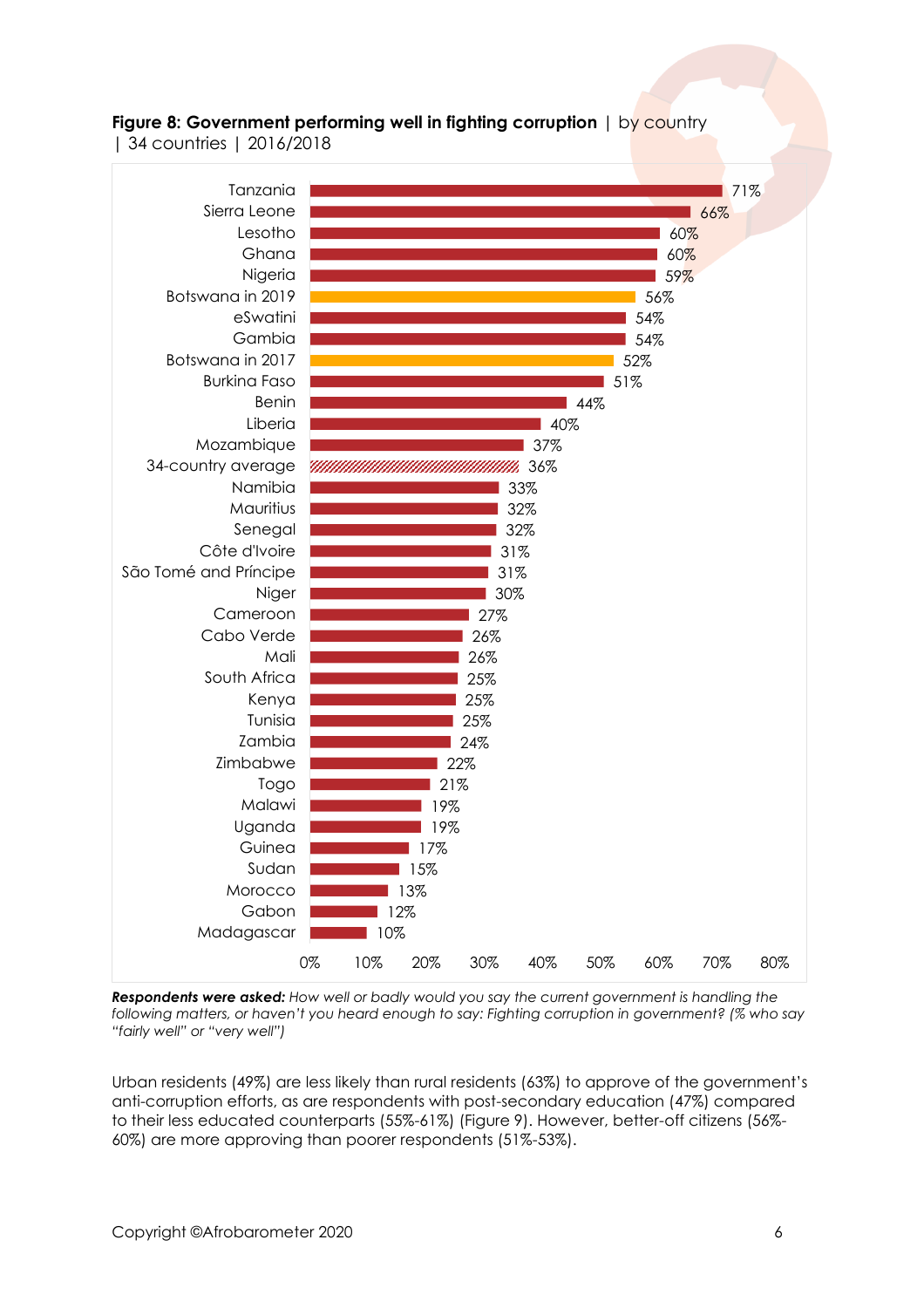**Figure 9: Government performing well in fighting corruption** | by socio-demographic group | Botswana | 2019



*Respondents were asked: How well or badly would you say the current government is handling the following matters, or haven't you heard enough to say: Fighting corruption in government? (% who say "fairly well" or "very well")*

And most Batswana would support an additional step to reduce corruption in public procurement: 80% say politicians and senior public servants should be excluded from public tenders (Figure 10).



### **Figure 10: Politicians and senior public servants should be excluded from public tenders** | Botswana | 2019

*Respondents were asked: Please tell me whether you disagree or agree with the following statements: Politicians and senior public servants should be disallowed from participating in public tenders in order to reduce cases of corruption in procurement?*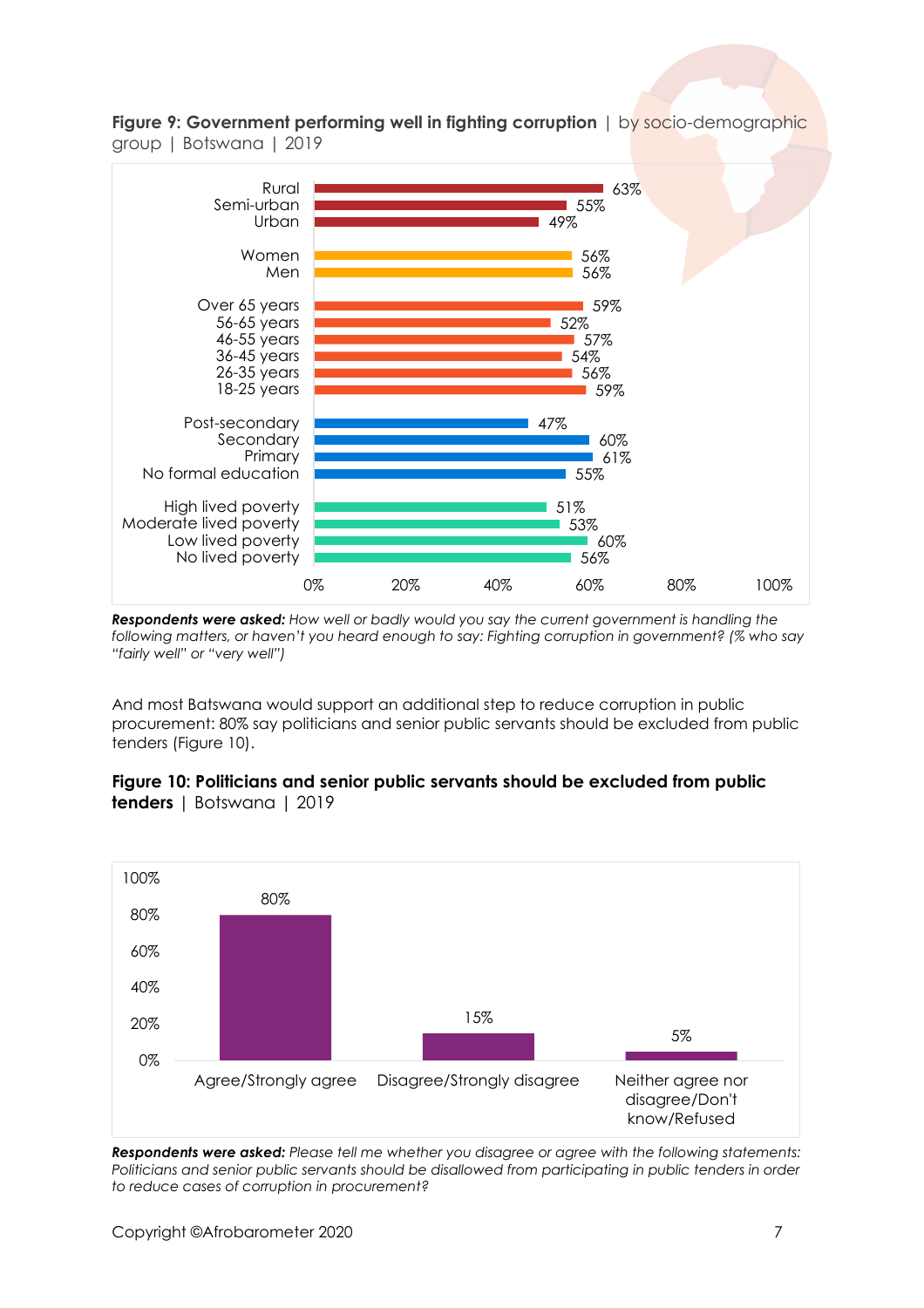## **Fighting corruption: Citizens' perspective**

A majority of Batswana think that ordinary people can also help "make a difference" in the fight against corruption, although this belief lost ground between 2014 (72%) and 2017 (62%) (Figure 11), the last time this question was asked.

Compared to other African countries, Batswana expressed fairly high levels of faith in people's ability to help fight corruption; across 34 countries surveyed in 2016/2018, the average was 54%.



**Figure 11: Ordinary people can fight corruption** | Botswana | 2014-2017

*Respondents were asked: Please tell me whether you agree or disagree with the following statement: Ordinary people can make a difference in the fight against corruption?*

But fear of negative consequences could also prevent many Batswana from reporting corruption to the authorities. In 2019 as in 2017, seven out of 10 respondents say people risk retaliation if they speak out, while only three in 10 think they can report corruption without fear (Figure 12).



**Figure 12: Do people risk retaliation for reporting corruption?** | Botswana | 2017-2019

*Respondents were asked***:** *In this country, can ordinary people report incidents of corruption without fear, or do they risk retaliation or other negative consequences if they speak out?*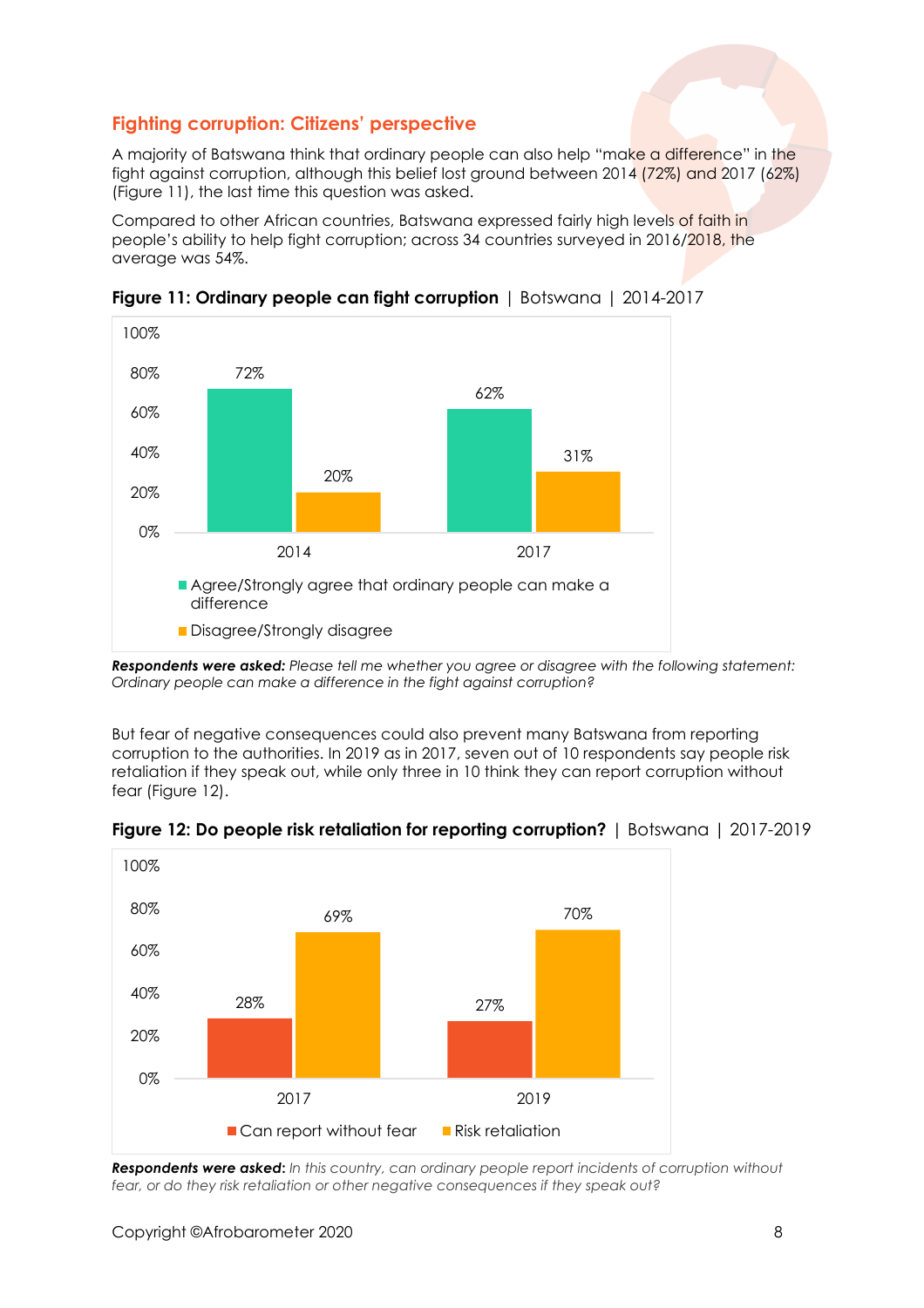## **National Petroleum Fund scandal**

In 2017, the media broke a scandal concerning embezzlement of funds from the National Petroleum Fund (NPF). Former President Ian Khama, then-Vice President and current President Mokgweetsi Masisi, and some government ministers were alleged to have benefited from the fund, which was intended to cushion Botswana from inflationary increases in oil prices (Motshegwa, Mutonono, & Mikazhu, 2019). The scandal is one of several high-profile corruption cases currently before courts of law in Botswana.

Despite considerable media coverage, only one in three Batswana (35%) say they have heard about the NPF scandal (Figure 13). Citizens with post-secondary education (69%) and urban residents (51%) are more likely to be aware of the allegations then their less-educated and rural counterparts (not shown).

Among those who had heard about the scandal, the overwhelming majority (82%) say they are "very concerned" about the alleged embezzlements, in addition to 13% who say they are "somewhat concerned" (Figure 14).



**Figure 13: Heard about misappropriation of National Petroleum Fund money**  | Botswana | 2019

*Respondents were asked***:** *Have you heard the reports about the misappropriation of funds from the National Petroleum Fund, or NPF, by some senior politicians and government officials, or haven't you had the chance to hear about this yet?*



**Figure 14: Concerned about misappropriation of National Petroleum Fund money**  | Botswana | 2019

*Respondents who said they had heard of the NPF scandal were asked*: *How concerned are you with the misappropriation of funds from the National Petroleum Fund or NPF?*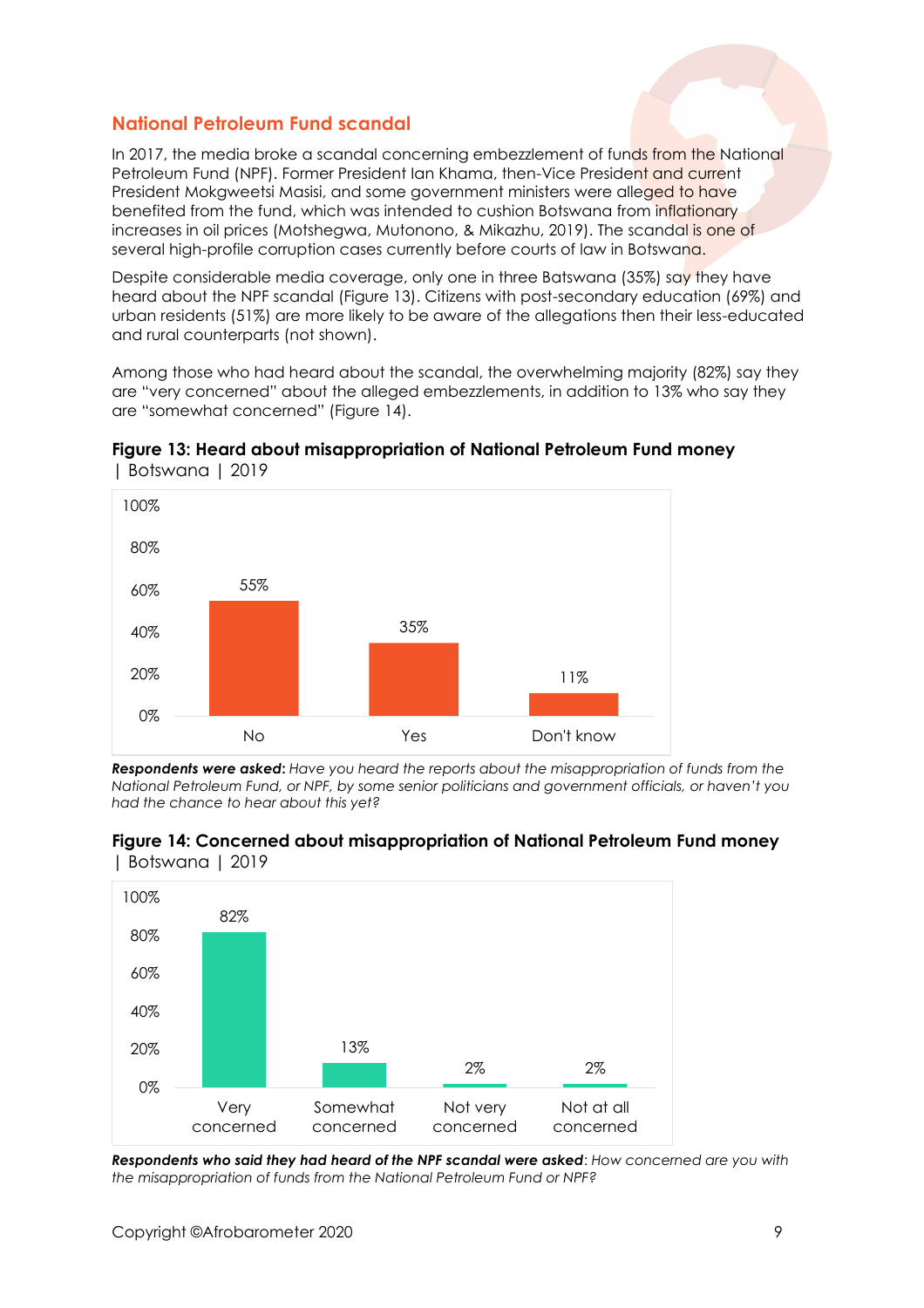Respondents who were aware of the scandal are about evenly divided between those who think it's likely ("somewhat" or "very") that those accused of misappropriating funds from the NPF will be prosecuted in court (47%) and those who consider prosecution unlikely (49%).

Perceived chances of the accused being prosecuted appear to be associated with perceived corruption in the courts. Among Batswana who say no judges or magistrates are corrupt, a majority (54%) think it's likely that the accused will be prosecuted. But among respondents who see widespread corruption among judges and magistrates, only 40% say prosecution in the NPF case is likely (Figure 15).



**Figure 15: Chances the accused will be prosecuted in a court of law** | by perceived corruption of judges and magistrates | Botswana | 2019

#### *Respondents were asked:*

*How many of the following people do you think are involved in corruption, or haven't you heard enough about them to say: Judges and magistrates? How likely do you think that those accused of misappropriating funds from the National Petroleum Fund or NPF will be prosecuted in a court of law?*

And how likely is it that, if prosecuted and found guilty, the perpetrators will go to prison? Fewer than half (44%) of respondents who were aware of the scandal see it as "somewhat"

Do your own analysis of Afrobarometer data – on any question, for any country and survey round. It's easy and free at www.afrobarometer.org/online-data-analysis.

or "very" likely, while more than half (52%) say it's "not very likely" or "not at all likely."

Views on this question vary considerably by respondents' perceptions in general of impunity for officials who break the law. Among those who say that officials who commit crimes "rarely" or "never" go unpunished, more than half (53%) think that

those accused in the NPF scandal, if found guilty, are likely to go to prison. But among respondents who think that officials who commit crimes "often" or "always" go unpunished, only 40% think that guilty verdicts in the NPF scandal would lead to prison time (Figure 16).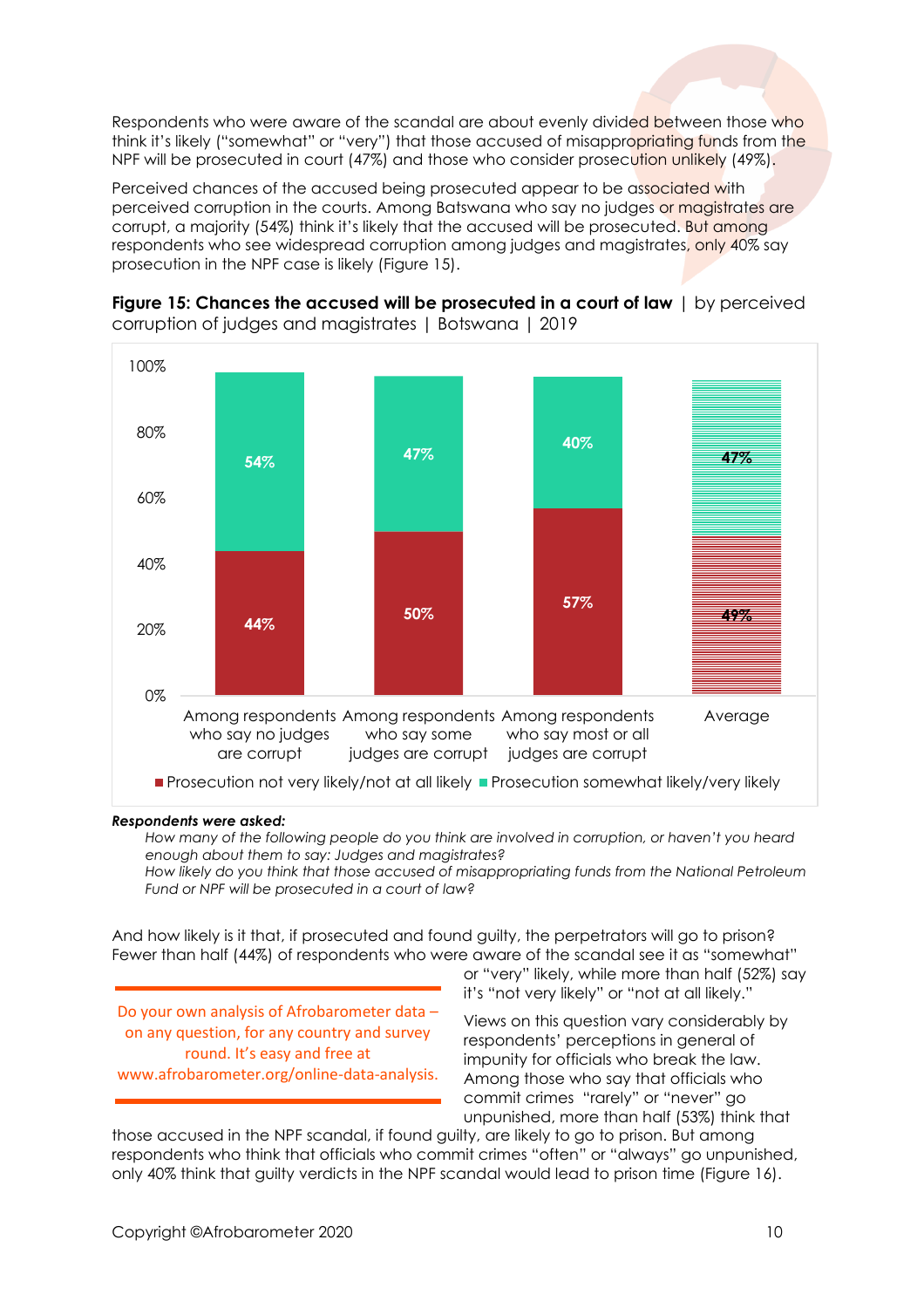**Figure 16: Chances those accused will be imprisoned if found guilty** | by views on how often officials who break the law go unpunished | Botswana | 2019



#### *Respondents were asked:*

*In your opinion, how often, in this country, do officials who commit crimes go unpunished? How likely do you think it is that those accused will be imprisoned if found guilty?*

### **Implications of perceived corruption for Botswana's democracy**

Perceptions of corruption among elected leaders and officials may have important consequences for Botswana's democratic system. In a series of linear regression models, we examine how several indicators of perceived corruption affect trust in political institutions, trust in state institutions, the supply of democracy as perceived by citizens, and popular demand for democracy.

The variables whose potential influence we examine are:

- 1. Perceptions of changes in overall levels of corruption in the country
- 2. Perceived corruption in three specific institutions: the Presidency, Parliament, and local government councils
- 3. Assessments of government performance in fighting corruption
- 4. Control variables for perceptions of government performance on economic issues and social service delivery, respondents' identification as "feeling close to" the ruling political party ("incumbent partisan"), and socio-demographic factors such as urbanrural residency, gender, age, and education

We measure the outcome variables of interest as follows (see survey questions in the Appendix):

- 1. Trust in political institutions: Additive index (no rescaling) comprising trust in the president, trust in Parliament, trust in the elected local council, and trust in the ruling party
- 2. Trust in state institutions: Additive index (no rescaling) comprising trust in the police, trust in the army, and trust in courts of law
- 3. Supply of democracy: Average of perceived extent of democracy in the country and satisfaction with the way democracy is working
- 4. Demand for democracy: Average of support for democracy as a regime type and rejection of three non-democratic alternatives (one-man, one-party, and military rule)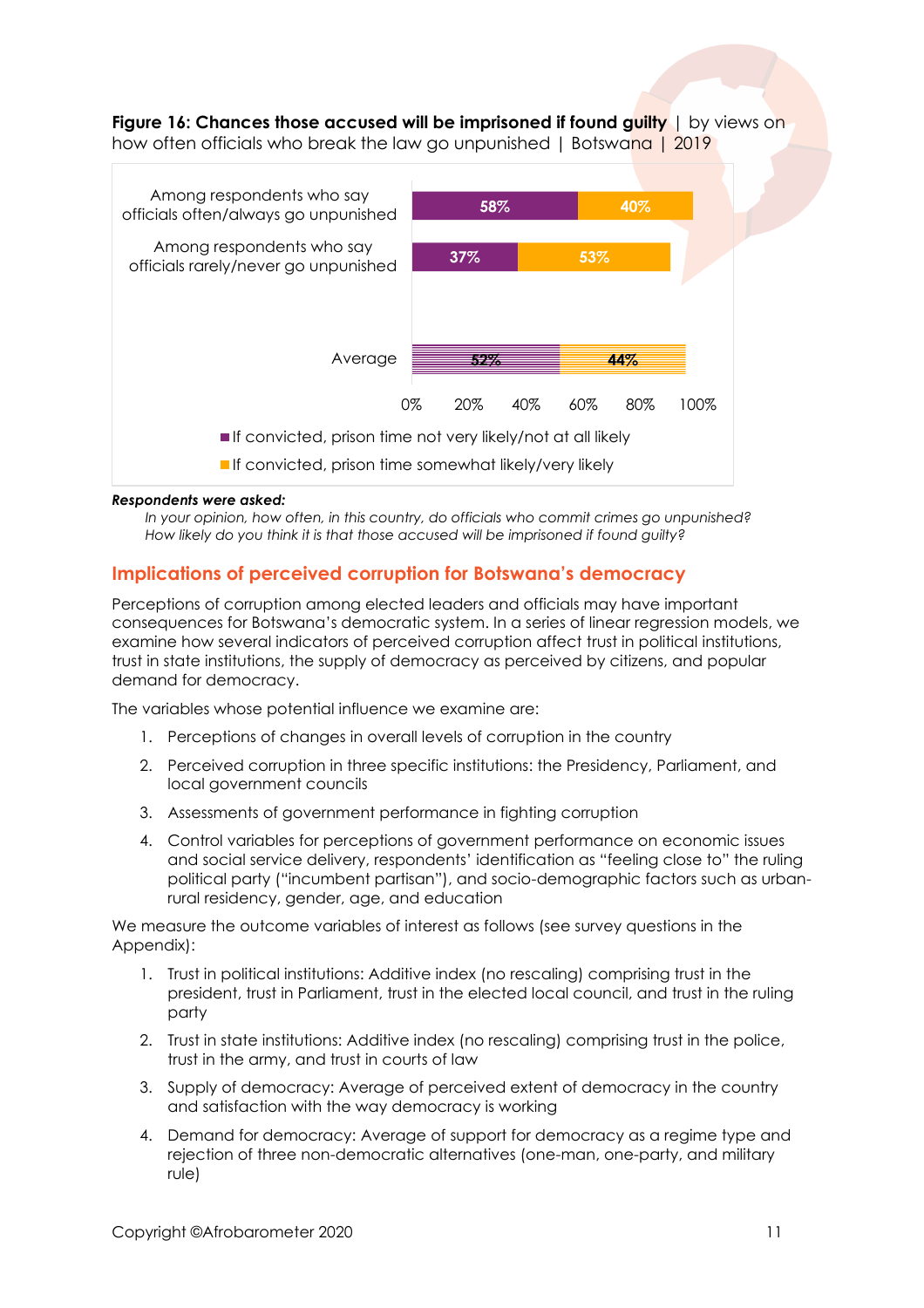The regression results, shown in Table 1, highlight the broad negative consequences of perceived corruption for various aspects of Botswana's democracy.

Perceived corruption in the Presidency is particularly strongly associated with less trust in political institutions (-0.194\*\*\*) and less perceived supply of democracy (-0.22\*\*\*).<sup>2</sup>

Perceived increases in corruption levels over time are significantly associated with less trust in political institutions (-0.106\*\*) and less trust in state institutions (-0.089\*). Moreover, perceived increases in levels of corruption are significantly associated with less perceived supply of democracy (-0,076\*). However, perceived changes in corruption do not appear to be associated with how much Batswana demand democracy.

How government is seen as handling corruption is important, too. The results suggest that more positive perceptions of government performance in the corruption fight are significantly associated with more trust in political institutions and state institutions. Likewise, people who hold more positive evaluations of government performance on corruption feel they are "getting" more democracy.

#### **Table 1: Linear regression models for political trust, supply of democracy, and demand for democracy |** Botswana | 2019

|                                                 | <b>Trust</b><br>political<br><b>institutions</b> | <b>Trust state</b><br><b>institutions</b> | <b>Supply of</b><br>democracy | <b>Demand for</b><br>democracy |
|-------------------------------------------------|--------------------------------------------------|-------------------------------------------|-------------------------------|--------------------------------|
|                                                 | Stand, B                                         | Stand, B                                  | Stand, B                      | Stand, B                       |
| Level of corruption (decreased to increased)    | $-0.106**$                                       | $-0.089*$                                 | $-0.076*$                     | $-0.014$                       |
| Corruption: office of the Presidency            | $-0.194***$                                      | $-0.019$                                  | $-0.22***$                    | $-0.011$                       |
| Corruption: members of Parliament               | $-0.023$                                         | $-0.079$                                  | $-0.078$                      | 0.008                          |
| <b>Corruption: local government councillors</b> | $-0.026$                                         | $-0.045$                                  | 0.028                         | $-0.036$                       |
| Handling fighting corruption                    | $0.143**$                                        | $0.16**$                                  | $0.137**$                     | $-0.064$                       |
| Economic performance                            | $0.204***$                                       | 0.087                                     | $0.237***$                    | $-0.135*$                      |
| Social services performance                     | 0.013                                            | $0.103*$                                  | $-0.045$                      | 0.059                          |
| Incumbent partisan                              | $0.182***$                                       | 0.057                                     | $0.08*$                       | $-0.001$                       |
| Urban or rural                                  | 0.036                                            | 0.062                                     | 0.053                         | $-0.027$                       |
| Gender of respondent                            | $0.085**$                                        | 0.031                                     | 0.016                         | 0.008                          |
| Age group                                       | $-0.010$                                         | 0.061                                     | 0.036                         | $0.095*$                       |
| Level of education                              | $-0.064$                                         | $-0.003$                                  | 0.051                         | $0.176***$                     |
| R                                               | .654                                             | .464                                      | .554                          | .230                           |
| R square                                        | 0.428                                            | 0.215                                     | 0.307                         | 0.053                          |
| Adjusted R square                               | 0.417                                            | 0.201                                     | 0.294                         | 0.036                          |
| Std. error of the estimate                      | 2.911                                            | 2.387                                     | 0.666                         | 0.798                          |
| F                                               | 41.039                                           | 14.876                                    | 24.937                        | 3.144                          |
| Sig.                                            | .000                                             | .000                                      | .000                          | .000                           |

The results also demonstrate that economic performance and being a supporter of the incumbent party are significantly associated with more trust in elected representatives. Trust in state institutions, meanwhile, is not associated with either of these factors, but rather with more positive social service delivery performance. These results are plausible, as elected representatives are more likely linked to political parties than, say, judges and the police. Moreover, state institutions are unlikely to shape economic policy, but they are responsible for ensuring safety (which is part of the service delivery index).

However, economic performance, service delivery, and party affiliation are not significantly associated with trust in state institutions, though there is a significant positive relationship between economic performance and more trust in political institutions. Also, people who

**<sup>2</sup>** *Throughout this section, we use commonly used classifications to indicate significance levels: \*p<.05; \*\*p<.01; \*\*\*p<.001.*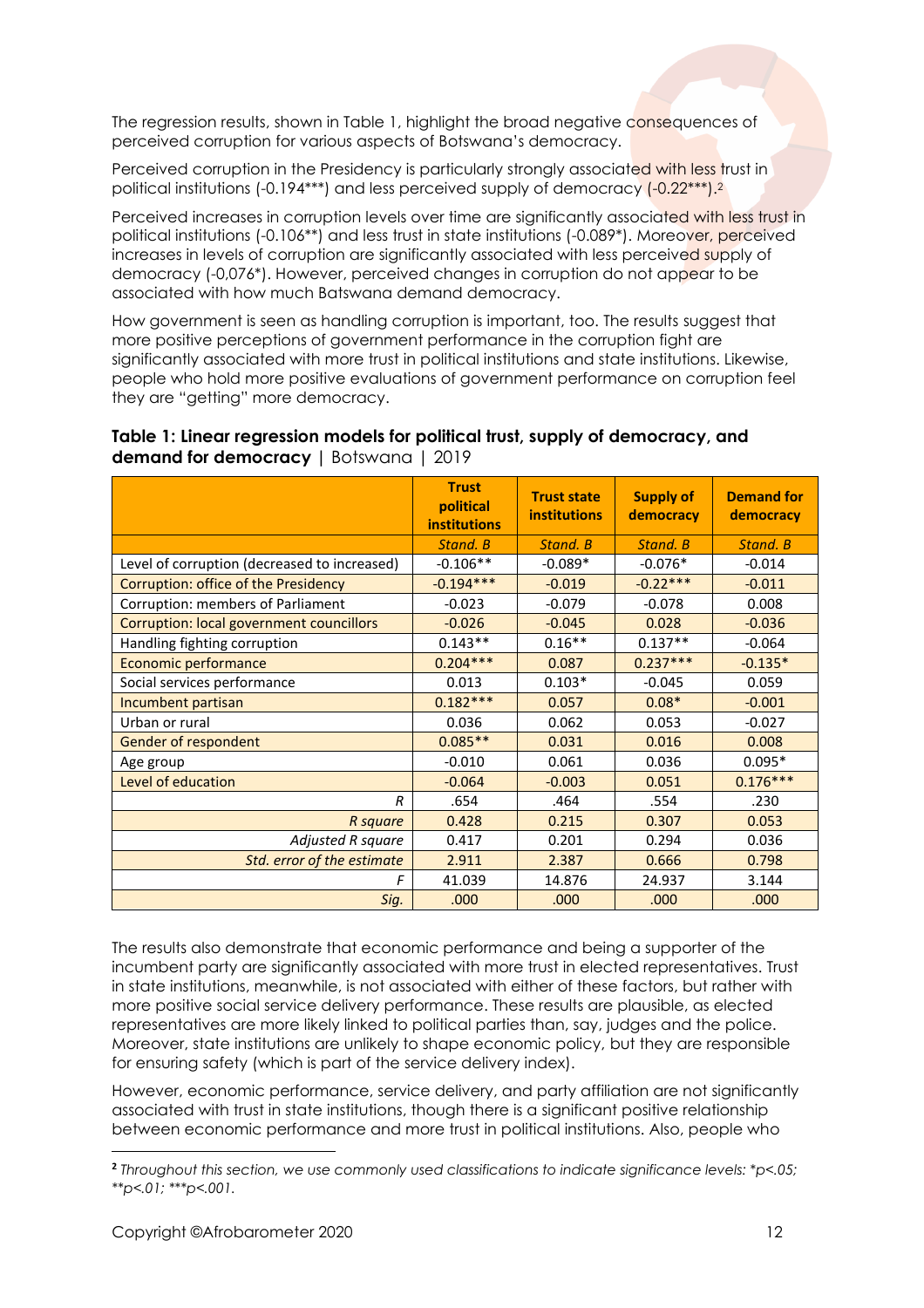hold positive views on economic performance feel that they are getting more democracy even as they are less insistent on demanding democracy. Moreover, people who identify with the ruling party have more trust in political institutions and even think that they are being supplied with more democracy.

## **Conclusion**

While Botswana has long enjoyed high international standing in terms of the rule of law and quality of democracy, ordinary Batswana feel that corruption is on the rise. Over the past decade, perceptions of corruption in the Presidency and Parliament have increased sharply, and only half of citizens approve of the government's performance in fighting corruption.

While a majority of Batswana say that ordinary citizens can do their part in reducing corruption, they believe that reporting corruption carries a risk of retaliation, and many have doubts about whether those accused of corruption will be prosecuted and punished.

Our findings suggest a number of insights for policy makers and activists:

*1. Increasing corruption lessens how much democracy Batswana feel they are getting.* Perceptions that corruption is increasing over time are significantly correlated with lower perceptions of Botswana as a functioning democracy and less satisfaction with the way its democracy is working (i.e. less perceived supply of democracy).

*2. Executive conduct matters most.* The regression models suggest that perceived corruption in the Presidency is strongly associated with less trust in government institutions as well as lower levels of perceived supply of democracy. We find no significant effect for perceived corruption among members of Parliament and local government councillors. The president must lead by example!

*3. Perceived corruption does not lessen demand for democracy.* People who perceive increasing corruption overall and in the Presidency may feel they are getting less democracy, but they are not significantly less likely to want democracy and reject authoritarianism. Perceived corruption and supply of democracy may rise or fall, but demand for democracy in Botswana appears resilient.

4. Fighting corruption is important to garner trust in leaders and institutions. Batswana who think the government is doing a good job of fighting corruption are more likely to feel that their democracy is working and that elected leaders and state institutions are trustworthy.

Botswana's exceptionality as an example of democracy, good governance, and the rule of law is being questioned in the light of recent corruption and official misconduct scandals. Given the way that perceptions of corruption and of the government's anti-corruption efforts tie in with citizens' trust and views of democracy, addressing corruption will be important for how Botswana moves forward.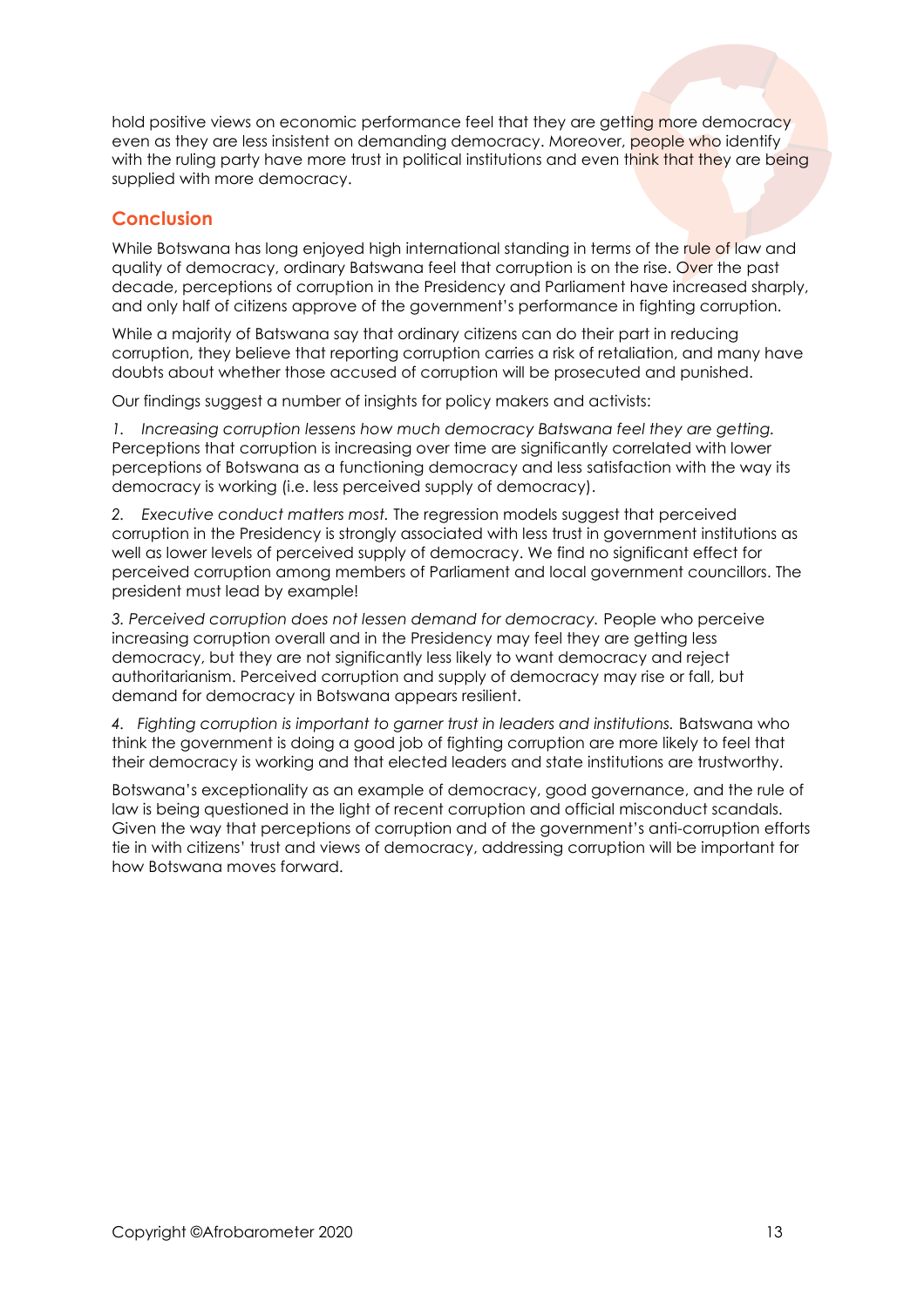## **References**

- Bratton, M., & Gyimah-Boadi, E. (2016). Do trustworthy institutions matter for development? [Corruption, trust, and government performance in Africa.](http://www.afrobarometer.org/publications/ad112-do-trustworthy-institutions-matter-development-corruption-trust-and-government) Afrobarometer Dispatch No. 112.
- Gasennelwe, U. (2018)[. Transparency International continues to rate Botswana least corrupt.](http://www.weekendpost.co.bw/wp-news-details.php?nid=4848) Weekend Post. 26 February.
- Good, K. (2017). [Democracy and development in Botswana.](https://doi.org/10.1080/02589001.2016.1249447) *Journal of Contemporary African Studies, 35*(1), 113-128.
- Kgalemang, T. (2018). [New evidence implicates Khama, Masisi, in NPF scandal.](http://www.weekendpost.co.bw/18365/news/new-evidence-implicates-khama-masisi-in-npf-scandal/) Weekend Post. 3 June.
- Konopo, J. (2017). [Bad Khama.](https://www.businesslive.co.za/fm/features/africa/2017-08-10-ian-khamas-growing-intolerance/) Financial Mail. 10 August.
- Mattes, R. (2020)[. Lived poverty on the rise: Decade of living-standard gains ends in Africa.](http://afrobarometer.org/publications/pp62-lived-poverty-rise-decade-living-standard-gains-ends-africa) Afrobarometer Policy Paper No. 62.
- Mogalakwe, M., & Nyamnjoh, F. (2017). [Botswana at 50: Democratic deficit, elite corruption and](https://doi.org/10.1080/02589001.2017.1286636)  [poverty in the midst of plenty.](https://doi.org/10.1080/02589001.2017.1286636) *Journal of Contemporary African Studies, 35*(1), 1-14.
- Motlogelwa, T., & Civillini, M. (2016). [Military millionaires: Presidential arms dealers and securocrats](https://www.zammagazine.com/chronicle/chronicle-20/317-military-millionaires)  [rule Africa's 'success story.'](https://www.zammagazine.com/chronicle/chronicle-20/317-military-millionaires) ZAM Magazine. 31 March.
- Motshegwa, B., Mutonono, P., & Mikazhu, T. (2019). [Embezzlement of the National Petroleum Fund](http://hdl.handle.net/10386/2724)  [in Botswana.](http://hdl.handle.net/10386/2724) International Conference on Public Administration and Development Alternatives (IPADA).
- Norad (Norwegian Agency for Development Cooperation). (2011)[. Contextual choices in fighting](https://norad.no/en/toolspublications/publications/2011/contextual-choices-in-fighting-corruption-lessons-learned/)  [corruption: Lessons learned.](https://norad.no/en/toolspublications/publications/2011/contextual-choices-in-fighting-corruption-lessons-learned/) Report 4/2011.
- Peiffer, C., & Rose, A. (2014). [Why do some Africans pay bribes while other Africans don't?](http://afrobarometer.org/publications/wp148-why-do-some-africans-pay-bribes-while-other-africans-dont) Afrobarometer Working Paper No. 148.
- Sebudubudu, D. (2014). [The evolving state of corruption and anti-corruption debates in Botswana:](http://anticorrp.eu/wp-content/uploads/2014/03/Botswana-Background-Report_final.pdf)  [Issues in good governance.](http://anticorrp.eu/wp-content/uploads/2014/03/Botswana-Background-Report_final.pdf)
- Shuma, P. (2020). [Botswana enlists AfriForum's services in fraud case involving Bridgette Motsepe](https://www.sabcnews.com/sabcnews/botswana-enlists-afriforums-services-in-fraud-case)-[Radebe.](https://www.sabcnews.com/sabcnews/botswana-enlists-afriforums-services-in-fraud-case) SABC News. 23 June.
- Transparency International. (2019)[. Corruption Perceptions Index 2019.](https://www.transparency.org/en/cpi/2019/results/sen)

United Nations Economic Commission for Africa. (2016)[. Economic report on Africa 2016.](https://www.uneca.org/publications/economic-report-africa-2016)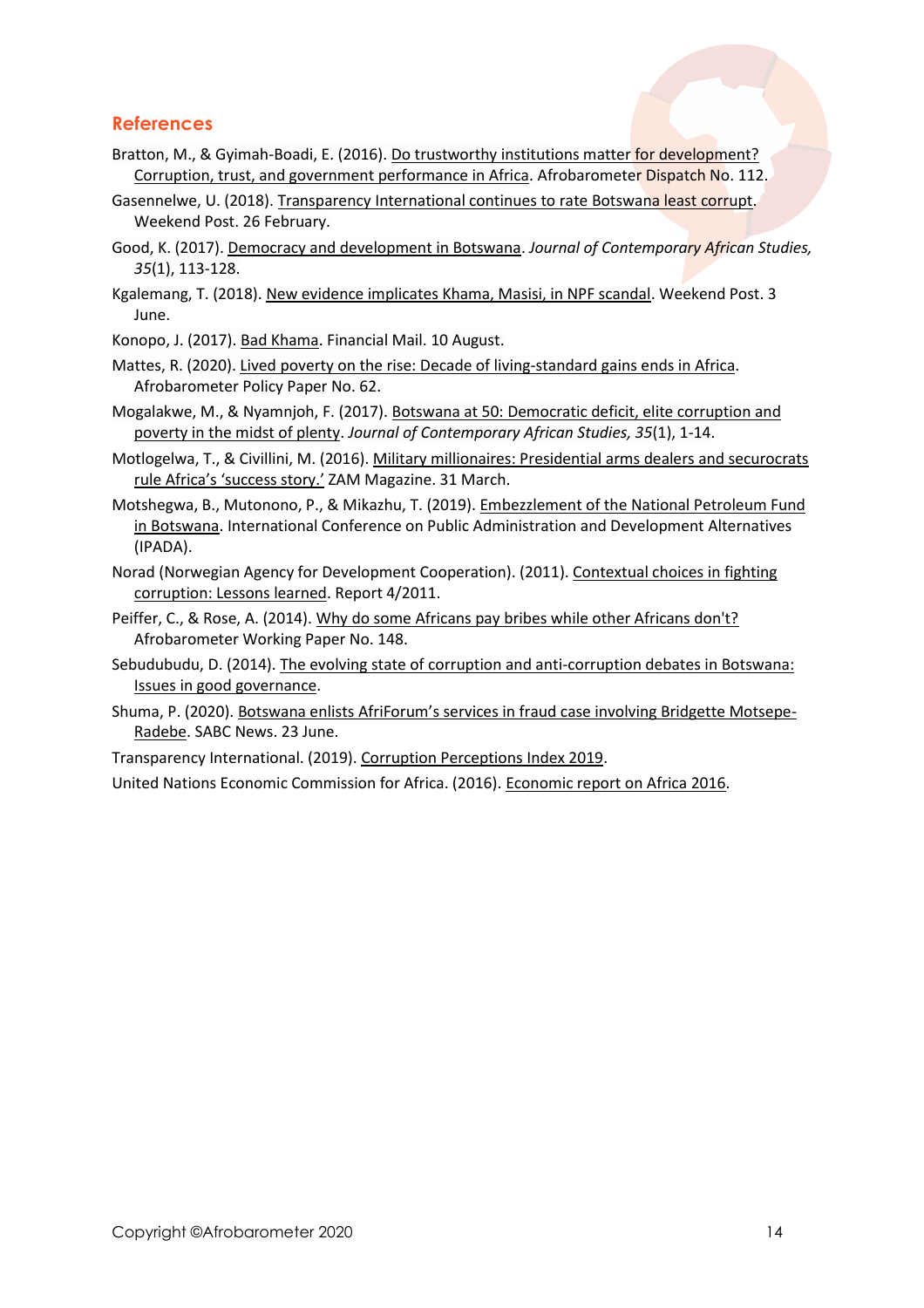# **Appendix**

#### **Survey questions used in the regression analysis**

#### *Demand for democracy*

*There are many ways to govern a country. Would you disapprove or approve of the following alternatives: Only one political party is allowed to stand for election and hold office? The army comes in to govern the country? Elections and Parliament are abolished so that the president can decide everything?*

*Which of these three statements is closest to your own opinion? Statement 1: Democracy is preferable to any other kind of government. Statement 2: In some circumstances, a non-democratic government can be preferable. Statement 3: For someone like me, it doesn't matter what kind of government we have.*

#### *Supply of democracy*

*Overall, how satisfied are you with the way democracy works in Botswana? In your opinion how much of a democracy is Botswana today?* 

#### *Trust in political institutions index*

*How much do you trust each of the following, or haven't you heard enough about them to say: The president? Parliament? Your local government council? The ruling party?*

#### *Trust in state institutions*

*How much do you trust each of the following, or haven't you heard enough about them to say: The police? The army? Courts of law?*

#### *Economic performance index*

*Now let's speak about the present government of this country. How well or badly would you say the current government is handling the following matters, or haven't you heard enough to say: Managing the economy? Improving the living standards of the poor? Creating jobs? Keeping prices down?* 

#### *Service delivery index*

*How well or badly would you say the current government is handling the following matters, or haven't you heard enough to say: Reducing crime? Improving basic health services? Addressing educational needs? Providing water and sanitation services? Ensuring everyone has enough to eat?*